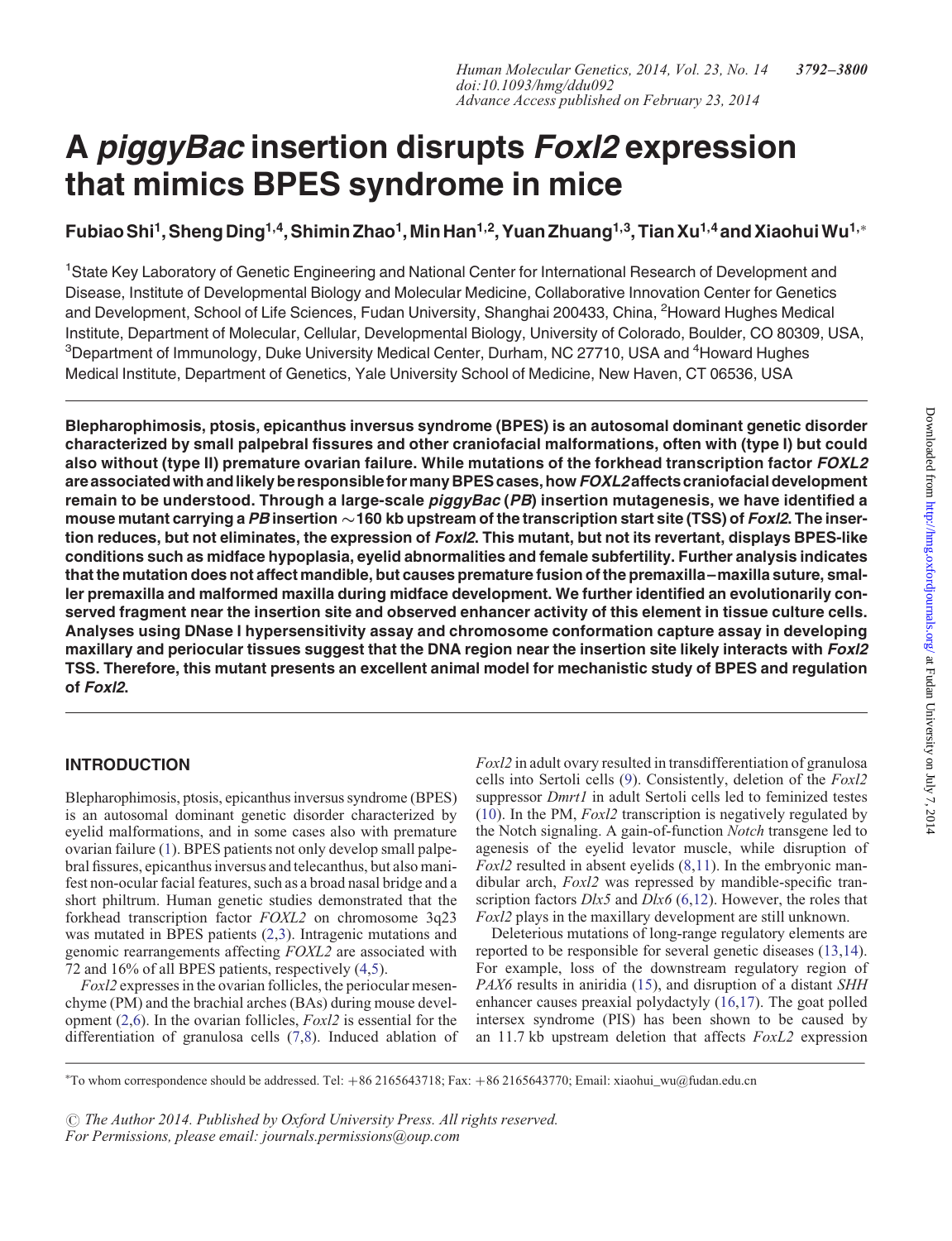[\(18](#page-8-0)–[20](#page-8-0)). Six percent of the BPES cases are caused by mutations outside of the FOXL2 transcription unit, also suggests the existence of long-range regulatory elements of the disease gene ([4,5](#page-7-0)). In fact, genomic studies have identified three upstream fragments required for the correct expression of FOXL2 in cultured human cells ([21\)](#page-8-0).

piggyBac (PB) insertion has been shown to be an effective way to generate genetic mutations for functional study  $(22,23)$  $(22,23)$  $(22,23)$ . PB insertion often reduces but not eliminates gene expression, facilitating the identification of specific functions of genes with highly pleiotropic knockout phenotypes. We have performed a large-scale PB insertion mutagenesis to identify novel disease-related functions of the genome. In this study, we show that a PB insertion  $\sim$  160 kb upstream of the transcription start site (TSS) of *Foxl2* partially disrupted the expression of Foxl2, resulted in BPES-like conditions such as midface hypoplasia, eyelid abnormalities and female subfertility in the homozygotes. We report our analysis of the effects of this mutation on midface development and Foxl2 transcription.

# RESULTS

## Growth retardation caused by midface defects in the mutant mice

We have identified a growth retardation mutant from a largescale insertional mutagenesis project with the PB transposon in mice ([22,23](#page-8-0)). At birth, the body weight of both heterozygotes  $(PB/\text{+})$  and homozygotes  $(PB/PB)$  mice is similar to their wildtype  $(+/+)$  littermates. However, *PB/PB* animals started to lose weight on postnatal Day 17 (P17) and became 38.4% lighter at the age of weaning (P21) (Fig. [1A](#page-2-0)). Most of the homozygotes (19/23) did not survive by the end of the first month of their lives, only 8.7% (2/23) grew to adulthood (Fig. [1](#page-2-0)B).

Since malocclusion is a known cause of lower body weight at weaning, we tested this possibility by following postnatal craniofacial development of PB/PB mice. A shortened and curved midface profile could be recognized at birth and became more prominent at the age of 3 weeks (Fig. [1D](#page-2-0)). Mutant incisors could not occlude properly after eruption and grew unrestrictedly in the oral cavity. At the age of weaning, 75% (24/32) of the mutants occupied overgrown mandibular incisors, while others had broken incisors probably due to daily gnawing. Overgrowth of the mandibular incisors became more severe in older survivors, resulted in a tusk-like appearance (Fig. [1F](#page-2-0)). In addition to malocclusion, PB/PB mice often developed palpebral anomalies. Among 32 homozygous animals examined, we found 27 with bilateral small palpebral fissures and one case of unilateral small palpebral fissures. Among these 27 mice, six also showed unilateral periocular hair loss, while another one lost its periocular hair on both sides (Fig. [1](#page-2-0)D). No obvious difference in malocclusion or the palpebral defects were observed between males and females (data not shown).

To quantify changes of the craniofacial structure, we measured the skulls of 2-week-old mice by microcomputerized tomography (CT). We found normal mandibles (md), but malformed premaxillae (pmx) and maxillae (mx) in PB/PB mice (Fig. [1H](#page-2-0) and J). Compared with that of a heterozygous individual, the premaxilla length on the basal aspect was reduced by 48.4%, while the premaxillary angle on the lateral aspect ( $\angle$ npm) was increased by 24.7% in the homozygote (Fig. [1O](#page-2-0) and P). Compared with the heterozygous maxilla, homozygous maxilla has a similartotallength. However, the distance from the infraorbital fissure to the first molar (mxa) was reduced by 21.0% on the basal aspect. In contrast, the distance from the first molar to the most posterior maxilla-palatine suture (mxp) was increased by 7.8% (Fig. [1](#page-2-0)O). Malformation of premaxilla and maxilla not only resulted in smaller infraorbital fissures (iof) and palatine foramina (pf), but also led to malocclusion of the incisors (Fig. [1](#page-2-0)H and J).

Craniofacial bones develop through intramembranous osteogenesis from the sutures [\(24](#page-8-0),[25\)](#page-8-0). Rapid growth of the neighboring bones often results in an interdigitated pattern in the suture (Fig. [1K](#page-2-0) and M). To evaluate the potential role of suture development in midface malformation, we examined the premaxilla – maxilla suture on skull preparations of  $PB/PB$  mice at the age of 2 weeks. Unlike what we observed in wild-type and heterozygous animals, the interdigitated pattern of sutural fibers disappeared in the homozygous mutants. Instead, we observed a relatively smooth boundary indicating the fusion of this suture (Fig. [1](#page-2-0)L and N). This result suggested that fused premaxilla – maxilla suture contributed to the craniofacial abnormalities and malocclusion in PB/PB animals.

#### Midface defects were caused by the PB insertion

The PB insertion was mapped to a TTAA site in the intron of AK087804, an EST without long-coding sequences (Fig. [2A](#page-3-0)). To verify that mutant phenotypes were caused by the PB insertion, but not by unknown mutations potentially generated during the mutagenesis, we generated revertants by crossing PB/PB mice with a transposase line Act-PBase. Ubiquitously expressed PBase can induce precise excision of the PB insertion both in somatic cells and in gametes, resulted in a true revertant carrying restored wild-type alleles  $\left( +^{R} \right)$  in the following generation [\(22](#page-8-0)) (Fig. [2B](#page-3-0) and C). We did not detect craniofacial defects in all 11 revertant progeny, while all three non-revertant littermates still possess the anomalies (Fig. [2D](#page-3-0) and E; [Supplementary](http://hmg.oxfordjournals.org/lookup/suppl/doi:10.1093/hmg/ddu092/-/DC1) [Material, Fig. S1A](http://hmg.oxfordjournals.org/lookup/suppl/doi:10.1093/hmg/ddu092/-/DC1)). These results suggested that the PB insertion is the causative factor of mutant defects.

#### PB insertion partially disrupts the expression of  $Foxl2$

We then carried out experiments to identify the gene of which the expression is affected by the PB insertion and responsible for the craniofacial phenotype. We first excluded the non-proteincoding gene AK087804 because it does not express in the head region of the embryo, nor in the testis, the brain, the liver, or the muscle in mice of 28 days old ([Supplementary Material,](http://hmg.oxfordjournals.org/lookup/suppl/doi:10.1093/hmg/ddu092/-/DC1) [Fig. S2\)](http://hmg.oxfordjournals.org/lookup/suppl/doi:10.1093/hmg/ddu092/-/DC1). We next evaluated the expression of protein-coding genes within  $\sim$ 250 kb from the *PB* insertion in embryonic facial tissues (Fig. [2](#page-3-0)A; [Supplementary Material, Table S1](http://hmg.oxfordjournals.org/lookup/suppl/doi:10.1093/hmg/ddu092/-/DC1)). Compared with those of the wild type, expression of most of the genes was unaffected in PB/PB embryos. However, the expression of Foxl2 was modestly but significantly reduced [\(Sup](http://hmg.oxfordjournals.org/lookup/suppl/doi:10.1093/hmg/ddu092/-/DC1)[plementary Material, Fig. S3 and Table S1\)](http://hmg.oxfordjournals.org/lookup/suppl/doi:10.1093/hmg/ddu092/-/DC1).

Because the expression of Foxl2 in specific cell types could be more prominently affected by the insertion mutation, we further analyzed the expression changes of this gene by RNA in situ hybridization. Foxl2 expression could be detected in embryonic BAs and PM. In the BA1, *Foxl2* signals are prominent at the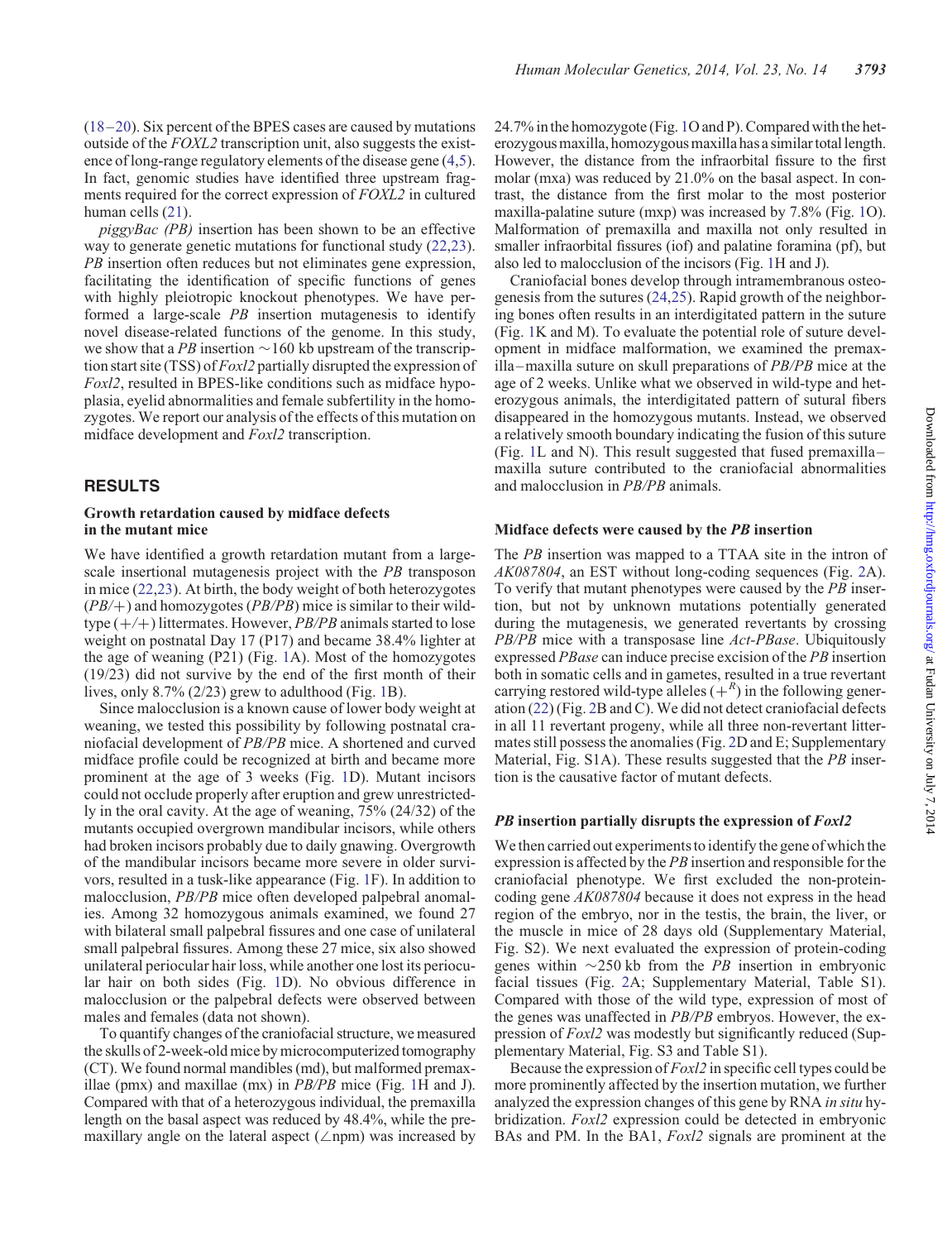<span id="page-2-0"></span>

Figure 1. Growth retardation and midface defects in homozygous PB-insertion mutants. Growth curves showing that homozygous mutants start to lose weight on P17 (A) and gradually die after P23 (B). Representative images of the mutants at P21 (C and D) and P35 (E and F). Homozygous mice display characteristic midface profiles, small palpebral fissures (arrow, D) and overgrown lower incisors (F). (G-J) Micro-CT images of the skulls of P14 pups reveal normal mandibles (md), but malformed premaxillae (pmx) and maxillae (mx) in the homozygotes. Small infraorbital fissures (iof) (arrow, H) and short palatine foramina (pf) (circle, J) are observed in the homozygotes. (K-N) Alizarin red and Alcian blue staining of the skulls of P14 mutants. The interdigitated pattern observed in lateral (arrow, K) and ventral (arrowhead, M) views suggests a well-developed premaxillary–maxillary suture in the heterozygotes, while a smooth suture indicates premature fusion in the homozygotes (L and N). (O and P) Craniometric analysis of the P14 skulls reveals reduced anterior–posterior ratio of the maxilla (O) and larger premaxilla angle (P) in the homozygotes. The craniofacial landmarks are: n, the nasion; p, the most inferior and anterior point on alveolar process of premaxilla; m, the intersection point between the maxillary bone and the mesial surface of the upper first molar; ua, the most inferior point of the infraorbital fissure; up, the most posterior point of the maxilla-palatine suture; la, the most inferior and anterior point on alveolar process of mandible; lp, the most posterior point of angular process of mandible. Scale bars: 2 mm in (G and H), (I and J), (K and L) and (M and N); 0.5 mm in (K and L) and (M and N) insets. Data in (A), (O) and (P) represent the means  $\pm$  SEM.  $*P < 0.05$ ,  $*P < 0.01$  and  $**P < 0.001$ ; ns, not significant.

anterior and dorsal sites of the maxillary arch (mxBA1), and weaker in the maxillary-mandibular junction at embryonic Day 10.5 (E10.5). Moderate expression of *Foxl2* could also be detected in the second BA and the third BA (BA2 and BA3, respectively) at the same stage (Fig. [3](#page-4-0)A and B). In E10.5 PB/PB embryos, expression of Foxl2 became more restricted in mxBA1 (Fig. [3](#page-4-0)C), where quantification analysis revealed a 66% reduction of the in situ hybridization signals (Fig. [3J](#page-4-0)). Consistently, the expression of *Osr2*, a potential target of *FOXL2*  $(26,27)$  $(26,27)$  $(26,27)$ , was also significantly reduced in the maxillary-

mandibular junction of these embryos (Fig. [3](#page-4-0)K and L). In the PM,  $Foxl2$  expression is dominant at E11.5 and E12.5 (Fig. [3](#page-4-0)D, E, G and H), but significantly reduced in the PB/PB embryos (Fig. [3](#page-4-0)F and I). Upon the precise excision of PB insertion in revertant animals, Foxl2 expression was restored to a comparable level to that of the wild-type allele [\(Supplementary](http://hmg.oxfordjournals.org/lookup/suppl/doi:10.1093/hmg/ddu092/-/DC1) [Material, Fig. S1B and C\)](http://hmg.oxfordjournals.org/lookup/suppl/doi:10.1093/hmg/ddu092/-/DC1). Taken together, these data indicated that Foxl2 expression and function are significantly downregulated by the PB insertion. The mutation was therefore named as  $FoxI2^{PB}$ .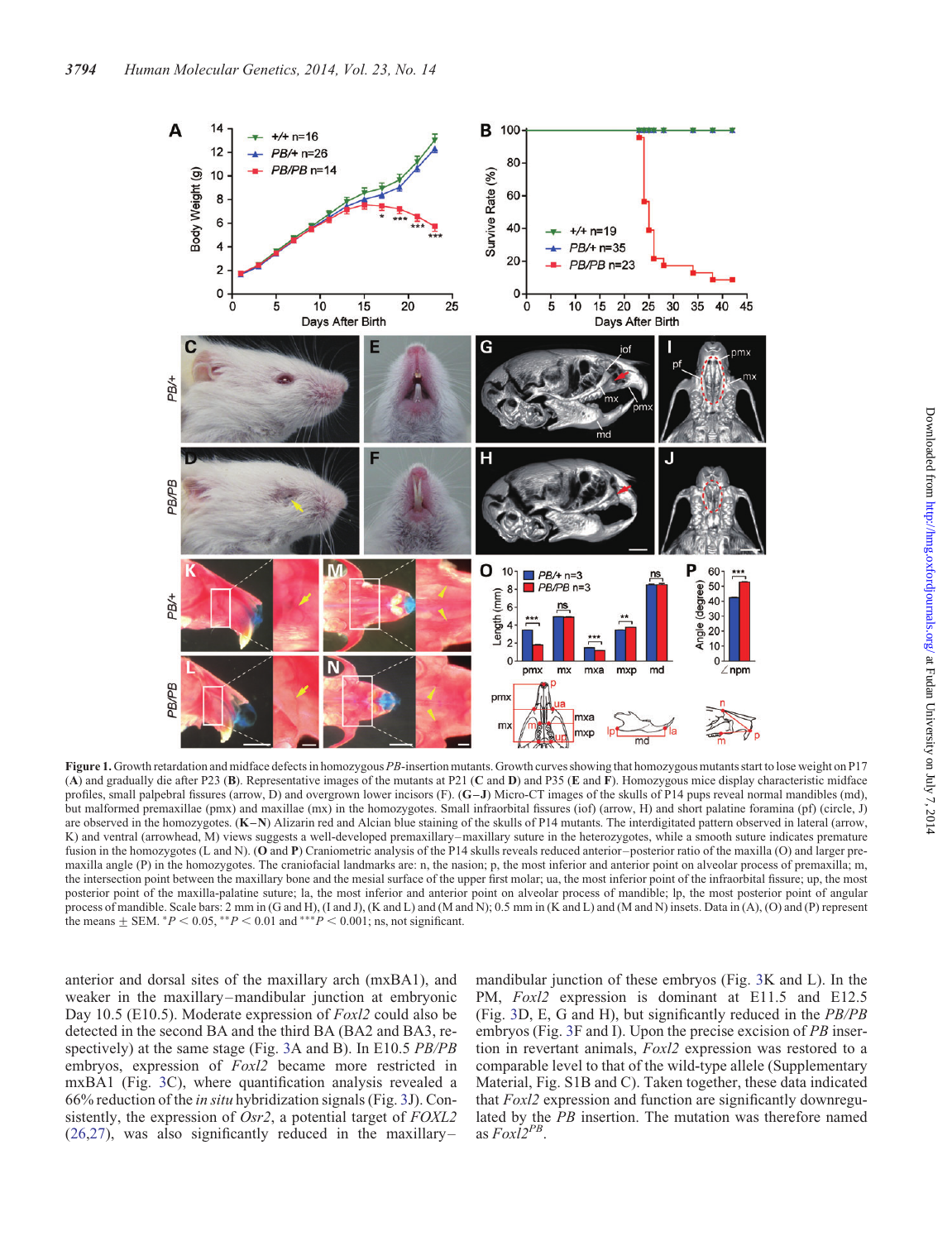<span id="page-3-0"></span>

Figure 2. Verification of the causative PB insertion mutation. (A) Physical map of the 500 kb PB flanking sequences on mouse chromosome 9 (UCSC Genome Browser, NCBI37/mm9). Protein-coding genes are labeled as black boxes with brackets denoting the transcription direction. The PB[Act-RFP] element is mapped in the intron of a non-coding EST AK087804 (gray box), with the PBR terminus close to the centromere. Arrowheads indicate the genotyping primers. (B) The breeding strategy to induce precise excision of the PB insertion. (C) The genotyping result of four PBase-negative mice  $(1-4$  in C). Representative photographs show the craniofacial morphology of P20 revertants (D) and non-revertant littermates (E).

## A long-range regulatory element of Foxl2 near the **PB** insertion

# Ovarian follicle retardation and subfertility in female mutants

Partial disruption of Foxl2 expression by a distant PB insertion suggested the existence of long-range regulatory elements. Sequence analysis identified four evolutionarily conserved fragments (ECFs) within a 25 kb region flanking the PB insertion (Fig. [4A](#page-5-0)). To test whether they have transcription regulation capabilities, we generated luciferase reporters driven by a CMV minimal promoter in combination with individual ECF (Fig. [4B](#page-5-0)). We found ECF1, but not other three elements, could significantly enhance the expression of luciferase in 293 T cells. The luciferase activity was 25-fold more active at the presence of  $ECFI$  (Fig. [4](#page-5-0)C). This result suggested that  $ECFI$  may act as a transcription enhancer.

Long-range regulatory elements can recruit transcription factors and interact with their target promoters *in vivo* ([29,30](#page-8-0)). To test whether ECF1 was accessible to regulatory proteins during craniofacial development, we mapped the DNase I hypersensitive sites in E10.5 maxillary cells. We observed a hypersensitive subband with a probe targeting the ECF1-containing fragment, indicating that ECF1 was localized in an open chromatin region (Fig. [5](#page-5-0)A and C). To further examine whether ECF1 could interact with Foxl2 promoter, we performed chromosome conformation capture (3C) assays with chromatin from E10.5 maxillary and E12.5 periocular cells, respectively. Specific products were amplified in both tissues with primers targeting the restriction fragments of  $ECFI$  and  $Foxl2$  TSS, respectively (Fig. [5A](#page-5-0), D and E). These results suggested a physical interaction between ECF1 and Foxl2 promoter. Taken together, ECF1 may function as a long-range enhancer of Foxl2 during craniofacial development.

The craniofacial anomalies of  $FoxI2^{PB/PB}$  mice are reminiscent of the conditions of BPES patients. To further explore if  $FoxI2^{PB/PB}$  have the ovarian defects commonly observed in type I BPES patients, we examined the expression of Foxl2 and the related changes in the mutant ovaries. We detected reduced ovarian expression of FOXL2 and smaller uteri and ovaries in P14  $Fox\bar{l}2^{PB/PB}$  mice (Fig. [6](#page-6-0)A and C). Histological analysis showed less secondary follicles in the homozygous ovaries at this stage (Fig. [6](#page-6-0)D and E). Ovarian abnormalities persisted when  $FoxI2<sup>PB/PB</sup>$  females grow older. At the age of P35, while heterozygous ovaries developed antral follicles, no such follicles were observed in the homozygotes. In addition, some of the  $Foxl2^{PB/PB}$  follicles occupied fewer layers of granulosa cells at this stage (Fig. [6F](#page-6-0) and G). These phenotypes may suggest retardation rather than deficiency of the ovarian follicles, since  $FoxI2^{PB/PB}$  female could still produce a small number of progeny at adulthood (Fig. [6H](#page-6-0)).

# **DISCUSSION**

We described a new allele of  $Foxl2$  in mice. The allele,  $Foxl2^{PB}$ . was generated by a PB insertion  $\sim$  160 kb upstream from the TSS of Foxl2. It partially disrupted the expression of Foxl2, resulted in midface hypoplasia, eyelid malformation and female subfertility in homozygous animals. We also reported an evolutionary conserved element ECF1 close to the PB insertion. ECF1 may function as a long-range enhancer of Foxl2 during craniofacial development. It not only showed transcription stimulation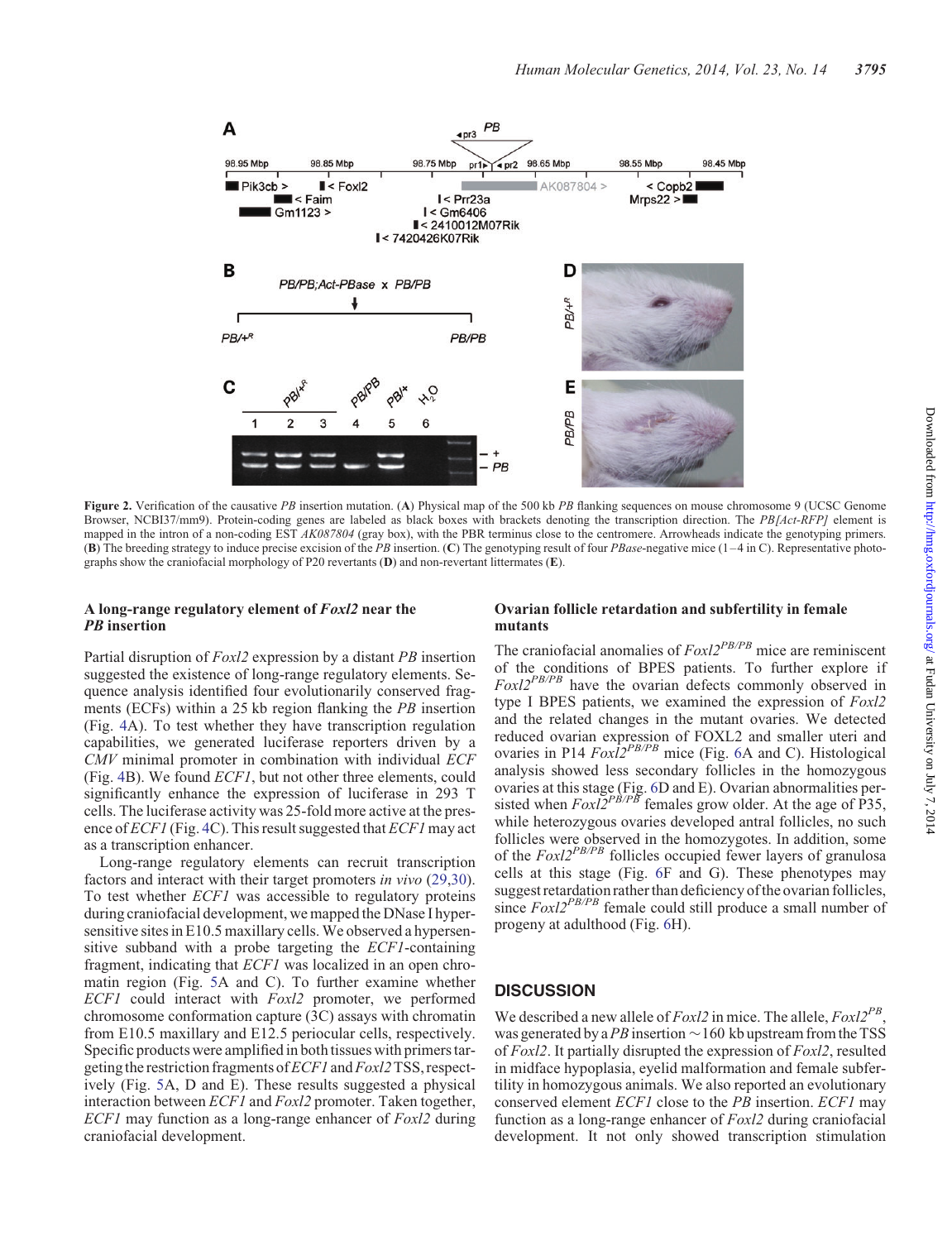<span id="page-4-0"></span>

Figure 3. Reduced expression of  $Foxl2$  and its downstream target  $Osr2$  in the homozygous mutants. (A–I) *Foxl2* expression examined by whole-mount RNA *in situ* hybridization in the wild-type and mutant embryos. At E10.5,  $Folx2$  expression is more restricted in the maxillary arch (filled arrow) and the maxillary–mandibular junction (hollow arrow) of the homozygous embryos (C). At E11.5 and E12.5, periocular expression of  $Fox2$  in the homozygotes is also weaker (filled arrowheads, F and I). (J) Quantification of Foxl2 signals of mxBA1 in  $(A-C)$  reveals a 22 and a 66% reduction in  $PB$ /+ and  $PB$ /PB individuals, respectively. (**K** and **L**) Expression of *Osr2*, a downstream target of *Foxl2*, is also decreased in the maxillary–mandibular junction (hollow arrowhead, L) of E10.5 PB/PB embryos. mxBA1 and mdBA1, the maxillary and the mandibular arch of the first branchial arch, respectively. BA2 and BA3: the second and the third branchial arch, respectively. PM, periocular mesenchyme. Scale bars: 400  $\mu$ m in (A–C), (D–F), (G–I) and (K and L). Data in (J) represents means  $\pm$  SEM.  $*$   $P$  < 0.05;  $* * * P$  < 0.001.

activity in tissue culture cells but also interacted with Foxl2 promoter in the developing maxillary and periocular cells.

#### Foxl2 controls maxillary development in mice

The forkhead transcription factor  $Foxl2$  is involved in the specification of mouse gonad cells [\(9](#page-7-0),[10\)](#page-7-0). Recently, Foxl2 was also reported to be regulated by Notch signaling during the formation of eyelid levator smooth muscles ([11\)](#page-7-0). The craniofacial defects observed in Foxl2PB/PB mice revealed an essential role of Foxl2 during midface skeletal development. Downregulation of Foxl2 led to premature fusion of the premaxillary–maxillary suture, shortened premaxilla and malformed maxilla. Thus, Foxl2 may not only contribute to the growth but also be involved in the pattern formation of the midface skeleton. The downstream targets of Foxl2 during midface development are still unknown. Although transcriptomic analysis has suggested that the zinc finger transcription factor OSR2 and several other

factors are potential targets of FOXL2 in human granulosa cells ([26\)](#page-8-0), in situ hybridization or real-time PCR failed to detect differential expression of these genes in the maxillary arch of homozygous animals (data not shown). Further analysis of global gene expression in specific tissues may be needed to identify targets of FOXL2 involved in specific physiological functions.

It is interesting to note that Foxl2 expression may be under complex spatial and temporal regulations. In  $FoxI2^{PB/PB}$ embryos, *Foxl2* transcription was reduced by two-thirds in the midface progenitor tissue mxBA1 at E10.5 (Fig. 3C and J), while milder alterations were observed in other BA tissues and in the PM at different stages (Fig. 3F and I; [Supplementary Ma](http://hmg.oxfordjournals.org/lookup/suppl/doi:10.1093/hmg/ddu092/-/DC1)[terial, Fig. S3](http://hmg.oxfordjournals.org/lookup/suppl/doi:10.1093/hmg/ddu092/-/DC1)). This may explain the phenotypic discrepancy between  $Foxl2^{PB/PB}$  and heterozygous  $Foxl2$  knockout animals. In the latter case, loss of one copy Foxl2-coding sequence, which presumably leads to 50% reduction of the transcripts, resulted in no dramatic morphological changes in the midface ([8\)](#page-7-0). Alternatively or additionally, this discrepancy may reflect a difference in sensitivity to Foxl2 expression level between these two strains with different genetic backgrounds.

 $Foxl2^{PB/PB}$  mice do not display dramatic reduction in gene expression even in specific head regions, suggesting that normal development of midface is highly sensitive to the expression level of Foxl2. Our results may provide an explanation for that many known BPES cases are associated with mutations in the regulatory region of  $FOXL2$  [\(4](#page-7-0),[5](#page-7-0)[,21](#page-8-0)). In addition, the fact that many other BPES-associated FOXL2 mutations are likely reduction-of-function point mutations is also consistent with the idea that midface development demands full strength of Foxl2 function [\(4](#page-7-0)). Therefore, our results demonstrate the value of genetic analysis using reduction-of-function mutations and PB-mediated mutagenesis in functional study of the genome.

#### ECF1 as a long-range regulatory element of Foxl2

Regulatory sequence mutations of Foxl2 orthologs in different species have been previously reported. The PIS deletion reduces FoxL2 expression from 280 kb away upstream in goat [\(18](#page-8-0)–[20](#page-8-0)). Deletions affecting upstream genomic sequences of FOXL2 also exist in 4% of the BPES patients ([4,5](#page-7-0)). We identified an evolutionary conserved fragment ECF1 close to the PB insertion in mice. Cross-species alignment of the regulatory sequences of *Foxl2* orthologs showed that *ECF1* is highly conserved among goat, mouse and human [\(Supplementary Material,](http://hmg.oxfordjournals.org/lookup/suppl/doi:10.1093/hmg/ddu092/-/DC1) [Fig. S4A\)](http://hmg.oxfordjournals.org/lookup/suppl/doi:10.1093/hmg/ddu092/-/DC1). A 3C study has detected three upstream genomic fragments interacting with FOXL2 promoter in human KGN cells, centralizing at  $-177$ ,  $-283$  and  $-360$  kb, respectively [\(21](#page-8-0)). Goat orthologs of ECF1 and PIS deletion are close to the sequences that are conserved with the  $-177$  and  $-283$  kb fragments, respectively [\(Supplementary Material, Fig. S4B](http://hmg.oxfordjournals.org/lookup/suppl/doi:10.1093/hmg/ddu092/-/DC1)). Meanwhile, the human ortholog of *ECF1* is contained in the  $-177$  kb fragment. Chromosome breakpoints 130, 160 or 171 kb upstream of FOXL2 have been detected in BPES patients with balanced translocations  $(31-35)$  $(31-35)$  $(31-35)$  $(31-35)$ . These translocations may isolate the transcription regulatory elements, which likely include the  $hECFI$ , result in misregulation of  $FOXL2$  in patients. We found that *ECF1* could not only stimulate transcription but also physically interact with *Foxl2* promoter in developing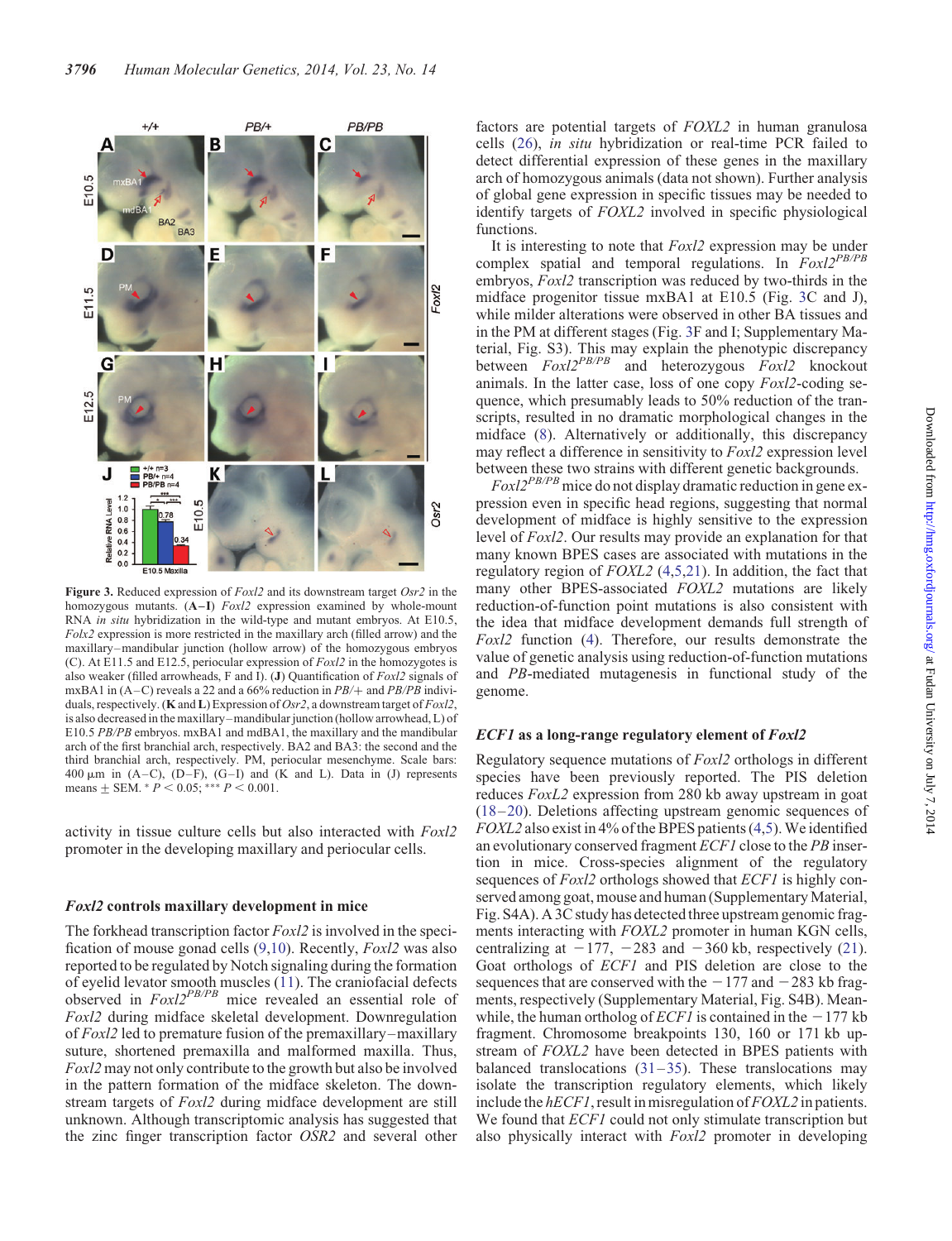<span id="page-5-0"></span>

Figure 4. A conserved enhancer fragment near the PB insertion. (A) A 25 kb mouse genomic sequence flanking the PB insertion is aligned to its human orthologous sequence by zPicture [\(40](#page-8-0)). The percentage of sequence similarity is plotted based on the mouse genome. Repetitive sequences are marked in green. Fragments with opposite directions are shaded in gray. Red peaks and blue boxes indicate four  $ECFs$  ( $ECF1-4$ , length  $\geq$  200 bp and similarity  $\geq$  80%). (B) Luciferase reporters constructed to test the enhancer activity of individual ECF. CMV, cytomegalovirus minimal promoter; Luc, luciferase CDS; pA, SV40 polyA. (C) Results of luciferase reporter assay. The relative induction folds represent the means  $\pm$  SEM of three experiments. \*\*\*P < 0.001; ns, not significant.



Figure 5. Chromosome confirmation analysis of Foxl2 promoter and ECF1. (A) Restriction map of the genomic region covering Foxl2 (black box) and the PB insertion. Blue boxes, ECFs. Green lines, probes for Southern blot. Arrowheads, PCR primers for the 3C assay. B, BglII; S, SpeI; N, NheI. Only the sites used to generate restriction fragments for Southern and 3C analyses are shown. (B and C) Both Foxl2 promoter and ECF1 are sensitive to DNase I treatment. Nuclei from E10.5 maxillary cells are harvested and treated with indicated amounts of DNase I before Southern analysis. Probe P1 is used for BgIII digested DNA to detect a hypersensitive subband for the TSS of Foxl2 (arrow, B). For ECF1, probe P6 is used for the blotting of SpeI+NheI digested DNA (C). (D–E) 3C assay of chromatin DNA from E10.5 maxillary (D) and E12.5 periocular (E) cells. PCR templates for each lanes are: 1. ligation product of BgIII digested chromatin DNA; 2. BgIII digested chromatin DNA without ligation; 3. BgIII digested BAC DNA covering the PB and Foxl2 region, as a positive control; 4. water. Gapdh is amplified as a quality control of DNA templates in Lanes 1 and 2 (lower panel).

maxillary and periocular cells. These results were consistent with the expectation that *ECF1* plays an evolutionarily conserved role in regulating  $Foxl2$  expression in mice, though we could not exclude the possibility that some mouse-specific genomic fragments nearby also participate in the regulation. In fact, sequence analysis does reveal that ECF1 contains several homeodomain-binding sites [\(28,36\)](#page-8-0) [\(Supplementary Material,](http://hmg.oxfordjournals.org/lookup/suppl/doi:10.1093/hmg/ddu092/-/DC1) [Fig. S4A](http://hmg.oxfordjournals.org/lookup/suppl/doi:10.1093/hmg/ddu092/-/DC1)). The PB insertion may interfere with the interaction

between ECF1-containing regulatory sequences and Foxl2 promoter, or alter the high-order chromatin structure.

# Foxl2PB/PB mice as a model of BPES

BPES patients develop eyelid abnormalities including blepharophimosis, ptosis, epicanthus inversus and telecanthus. They also manifest non-ocular features such as a broad nasal bridge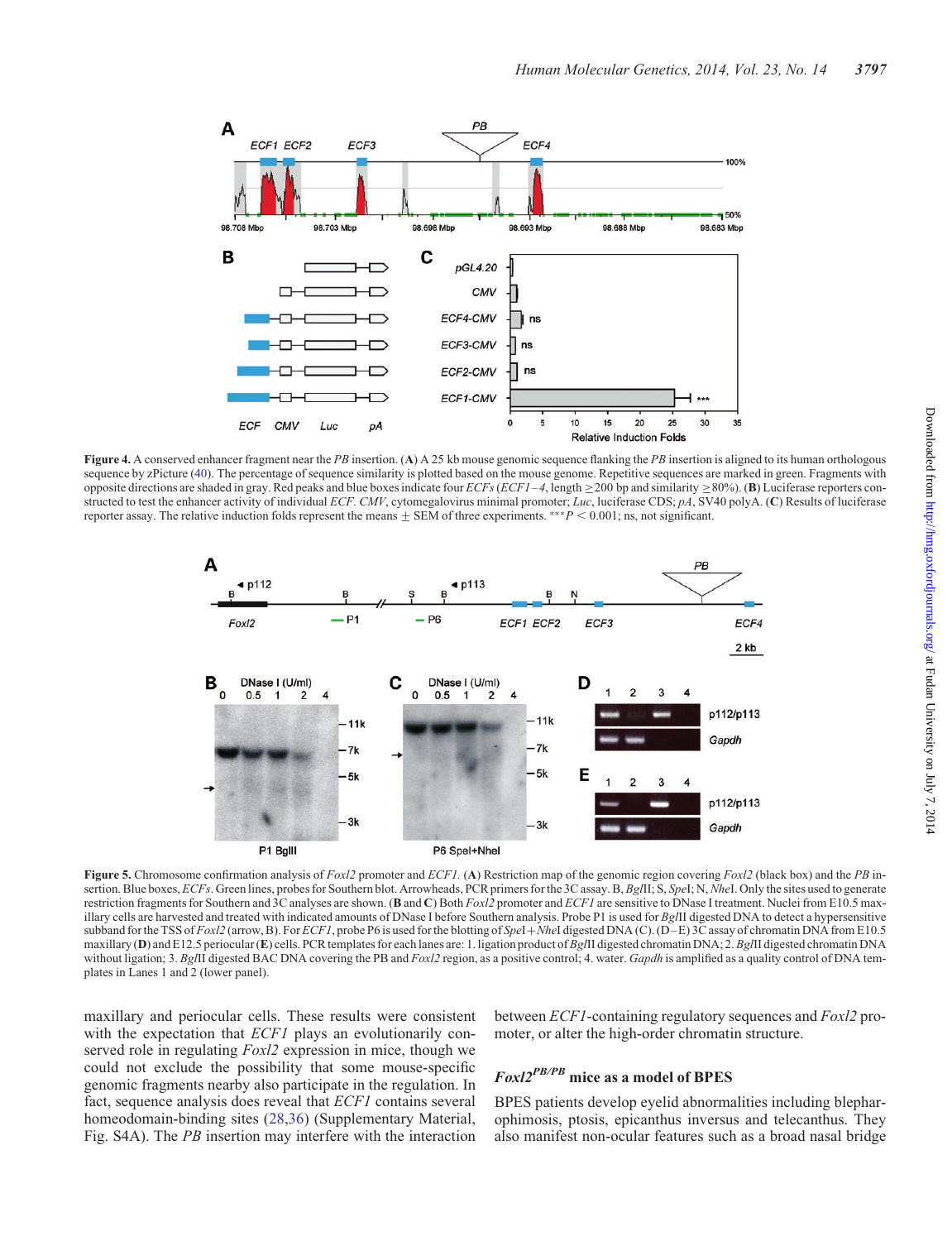<span id="page-6-0"></span>

Figure 6. Ovarian follicle retardation and subfertility in female mutants. (A) Western blot detects lower FOXL2 expression in the ovary of P14 homozygous females. (B and C) Representative photographs show smaller uteri and ovaries of homozygous females at the same age. (D–G) Hematoxylin and eosin staining detects less secondary follicles (E) and thinner granulosa cell layers (arrowhead, G) in ovaries of P14 and P35 homozygous females. Antral follicles are present in P35 heterozygous ovaries (arrows, F) but absent in the homozygous ones. (H) Homozygous females produce smaller litters compared with those from heterozygous females. Pup number of each litter is plotted with the average value labeled by a horizontal bar. \*\* $P < 0.01$ ; \*\*\* $P < 0.001$ ; ns, not significant. Scale bars: 1 mm in (B) and (C); 100  $\mu$ m in (D) and (E), (F) and (G).

and a short philtrum.  $Foxl2^{PB/PB}$  animals exhibited comparable craniofacial defects: small palpebral fissures, shortened premaxilla and malformed maxilla. Premature ovarian failure is a typical symptom of type I BPES patients. Similarly, we observed follicle retardation and subfertility in female mutants. The fact that  $FoxI2^{PB/PB}$  mutant recapitulated the craniofacial and ovarian conditions of type I BPES patients makes it an animal model of the disease. Quantitative description of the craniofacial defects provided here may help future in-depth characterization of human patients. This mutant may also benefit further studies of the function and transcriptional regulation of Foxl2.

## MATERIALS AND METHODS

#### Mouse strains

All animal procedures were approved by the Animal Care and Use Committee of the Institute of Developmental Biology and Molecular Medicine. Both  $Foxl2^{PB}$  and  $Act-PBase$  strains were kept on the FVB/N background.

#### Histology and micro-CT

Ovaries were fixed in 4% paraformaldehyde and dehydrated in 30% sucrose before embedded in Frozen Section Medium Neg-50 (Richard-Allan Scientific). After frozen in liquid nitrogen-cooled isopentane, sections of  $8 \mu m$  were prepared and stained with hematoxylin and eosin. Alizarin red and Alcian blue staining of the skeleton were performed as previously described [\(24](#page-8-0)).

Micro-CT data were collected by an Inveon MMCT system (SIEMENS). Craniometric analysis was performed in 3D visualization with the illustrated landmarks (Fig. [1K](#page-2-0) and L).

#### Reverse transcription and real-time RT-PCR

Total RNAs were extracted with Trizol (Invitrogen) and reverse transcribed (Takara), real-time PCR was performed using Brilliant QPCR Master Mix (Stratagene) following the manufacturer's instruction.

#### Whole-mount in situ hybridization

The Foxl2 and Osr2 cDNAs were amplified by PCR and cloned into the T-vector. RNA probes were synthesized using a DIG RNA labeling kit (Roche). Embryo whole-mount in situ hybridization was performed as described [\(37](#page-8-0),[38\)](#page-8-0) and photographed with a Leica MZFLIII microscope. Hybridization signals are quantified by ImageJ [\(39](#page-8-0)).

#### Western blot

Ovary proteins were extracted in RIPA with freshly added 1 mm PMSF and  $1 \times$  proteinase inhibitor (Roche). Proteins were separated on 10% SDS-PAGE. FOXL2 and GAPDH were detected by a rabbit anti-FOXL2 (1 : 1000, F0805, Sigma) and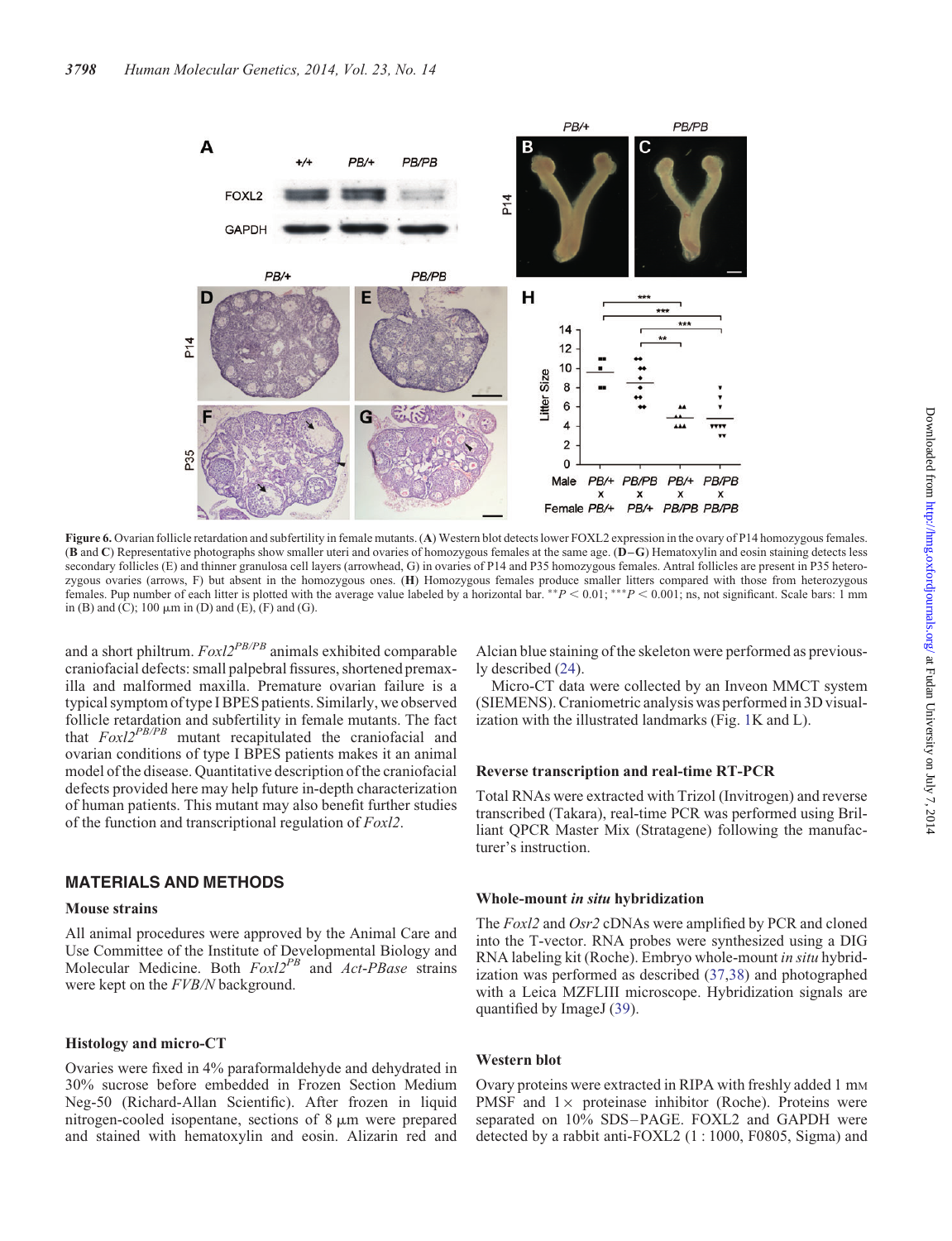<span id="page-7-0"></span>a mouse anti-GAPDH (1 : 2000, KC-5G4, Kangcheng) antibody, respectively.

#### Comparative genomic analysis

A 25 kb mouse genomic sequence centralizing at the PB insertion (chr 9: 98 682 701 – 98 707 700, NCBI37/mm9) was aligned with its human ortholog (chr 3: 140 319 249– 140 345 144, NCBI36/hg18) by zPicture ([40\)](#page-8-0). Evolutionarily conserved elements were identified under a stringent requirement of at least 80% in similarity and 200 bp in length. Cross-species alignment of the Foxl2 upstream sequences from human (chr3: 140 145 248– 140 558 578, NCBI36/hg18), mouse (chr9: 98 489 179– 98 858 248, NCBI37/mm9) and goat (chr1: 127 322 877 –127 806 801, CHIR1.0) were performed by mVISTA with the same stringency requirement [\(41](#page-8-0)).

# Luciferase enhancer assay

A minimal CMV promoter (pNBio, DQ520290) was synthesized to replace the  $EcoRV-Bg/II$  fragment of  $pGL4.20$  to generate CMV-Luc2. ECF1–4 fragments were amplified by PCR and cloned into to the XhoI site of CMV-Luc2 in the same direction of Foxl2 transcription to generate individual reporter plasmid.

293T cells were cultured in DMEM (GIBCO-BRL) with 10% fetal bovine serum at  $37^{\circ}$ C and  $5\%$  CO<sub>2</sub>. Transfections were carried out with Lipofectamine 2000 (Invitrogen) in 24-well plates. One microgram of a reporter plasmid and  $0.1 \mu$ g of the control plasmid  $(pCX-nLacZ)$  were applied for each well. Cells were harvested 48 h later and assayed for the luciferase and b-galactosidase activities according to standard protocols [\(42](#page-8-0)).

## Mapping the DNase I hypersensitive sites

The maxillae from 50 E10.5 embryos were dissected and homogenized to prepare the nuclear extracts [\(43](#page-8-0)). Nuclear extracts equivalent to 10 embryos were digested with 0, 0.25, 0.5, 1 or 2 U DNase I (D4263, Sigma), respectively, in a total volume of 500  $\mu$ l at 37°C for 5 min. The reaction was attenuated by addition of 125 µl 0.05 mm EDTA; 2.5% SDS. Genomic DNA was then purified and analyzed by Southern blot according to the standard protocol [\(42](#page-8-0)).

## 3C assay

The 3C assay were performed as described ([44,45](#page-8-0)). Cross-linked chromatin DNA from  $1 \times 10^7$  maxillary or periocular cells was treated with 500 U BglII (NEB) and ligated by 400 U T4 ligase (NEB). After purification, 200 ng DNA was PCR amplified for40 cycles to detect the ligation product. The BAC (RP23- 9M20) containing *Foxl2* TSS and *ECF1* was used to generate randomly ligated BAC DNA for positive control template as described [\(45](#page-8-0)).

# SUPPLEMENTARY MATERIAL

[Supplementary Material is available at](http://hmg.oxfordjournals.org/lookup/suppl/doi:10.1093/hmg/ddu092/-/DC1) HMG online.

# ACKNOWLEDGEMENTS

We thank Xiaoping Huang, Wenjun Xie and Chun Han for technical assistance, Dr Jing Zhao for the 3C protocol and Dr Wufan Tao for stimulating discussions.

Conflict of Interest statement. None declared.

# FUNDING

This work was supported by the Hi-tech Research and Development Project of China (863) (2014AA021104, 2007AA022101); National Natural Science Foundation of China (NSFC) (30671109); Shanghai Rising-Star Program (06QA14006); 'Shu Guang' project of Shanghai Municipal Education Commission and Shanghai Education Development Foundation (09SG04); and the 211 and 985 projects of Chinese Ministry of Education.

# **REFERENCES**

- 1. Oley, C. and Baraitser, M. (1988) Blepharophimosis, ptosis, epicanthus inversus syndrome (BPES syndrome). J. Med. Genet., 25, 47–51.
- 2. Crisponi, L., Deiana, M., Loi, A., Chiappe, F., Uda, M., Amati, P., Bisceglia, L., Zelante, L., Nagaraja, R., Porcu, S. et al. (2001) The putative forkhead transcription factor FOXL2 is mutated in blepharophimosis/ptosis/ epicanthus inversus syndrome. Nat. Genet., 27, 159-166.
- 3. De Baere, E., Dixon, M.J., Small, K.W., Jabs, E.W., Leroy, B.P., Devriendt, K., Gillerot, Y., Mortier, G., Meire, F., Van Maldergem, L. et al. (2001) Spectrum of FOXL2 gene mutations in blepharophimosis-ptosis-epicanthus inversus (BPES) families demonstrates a genotype– phenotype correlation. Hum. Mol. Genet., 10, 1591–1600.
- 4. Beysen, D., De Paepe, A. and De Baere, E. (2009) FOXL2 mutations and genomic rearrangements in BPES. Hum. Mutat., 30, 158–169.
- 5. Beysen, D., Raes, J., Leroy, B.P., Lucassen, A., Yates, J.R.W., Clayton-Smith, J., Ilyina, H., Brooks, S.S., Christin-Maitre, S., Fellous, M. et al. (2005) Deletions involving long-range conserved nongenic sequences upstream and downstream of FOXL2 as a novel disease-causing mechanism in Blepharophimosis syndrome. Am. J. Hum. Genet., 77, 205–218.
- 6. Jeong, J., Li, X.,McEvilly,R.J.,Rosenfeld,M.G.,Lufkin, T. and Rubenstein, J.L.R. (2008) Dlx genes pattern mammalian jaw primordium by regulating both lower jaw-specific and upper jaw-specific genetic programs. Development, 135, 2905-2916.
- 7. Schmidt, D., Ovitt,C.E., Anlag, K., Fehsenfeld, S., Gredsted, L., Treier, A.C. and Treier, M. (2004) The murine winged-helix transcription factor Foxl2 is required for granulosa cell differentiation and ovary maintenance. Development, 131, 933–942.
- 8. Uda, M., Ottolenghi, C., Deiana, M., Kimber, W., Forabosco, A., Cao, A., Schlessinger, D. and Pilia, G. (2004) Foxl2 disruption causes mouse ovarian failure by pervasive blockage of follicle development. Hum. Mol. Genet., 13, 1171–1181.
- 9. Uhlenhaut, N.H., Jakob, S., Anlag, K., Eisenberger, T., Sekido, R., Kress, J., Treier, A.C., Klugmann,C., Klasen,C., Holter, N.I. et al.(2009) Somatic Sex Reprogramming of Adult Ovaries to Testes by FOXL2 Ablation. Cell, 139, 1130–1142.
- 10. Matson, C.K., Murphy, M.W., Sarver, A.L., Griswold, M.D., Bardwell, V.J. and Zarkower, D. (2011) DMRT1 prevents female reprogramming in the postnatal mammalian testis. Nature, 476, 101–104.
- 11. Zhang, Y., Kao, W.W., Pelosi, E., Schlessinger, D. and Liu, C.Y. (2011) Notch gain of function in mouse periocular mesenchyme downregulates FoxL2 and impairs eyelid levator muscle formation, leading to congenital blepharophimosis. J. Cell Sci., 124, 2561-2572.
- 12. Depew, M.J., Lufkin, T. and Rubenstein, J.L. (2002) Specification of jaw subdivisions by Dlx genes. Science, 298, 381-385.
- 13. Kleinjan, D.A. and van Heyningen, V. (2005) Long-range control of gene expression: Emerging mechanisms and disruption in disease. Am. J. Hum. Genet., 76, 8-32.